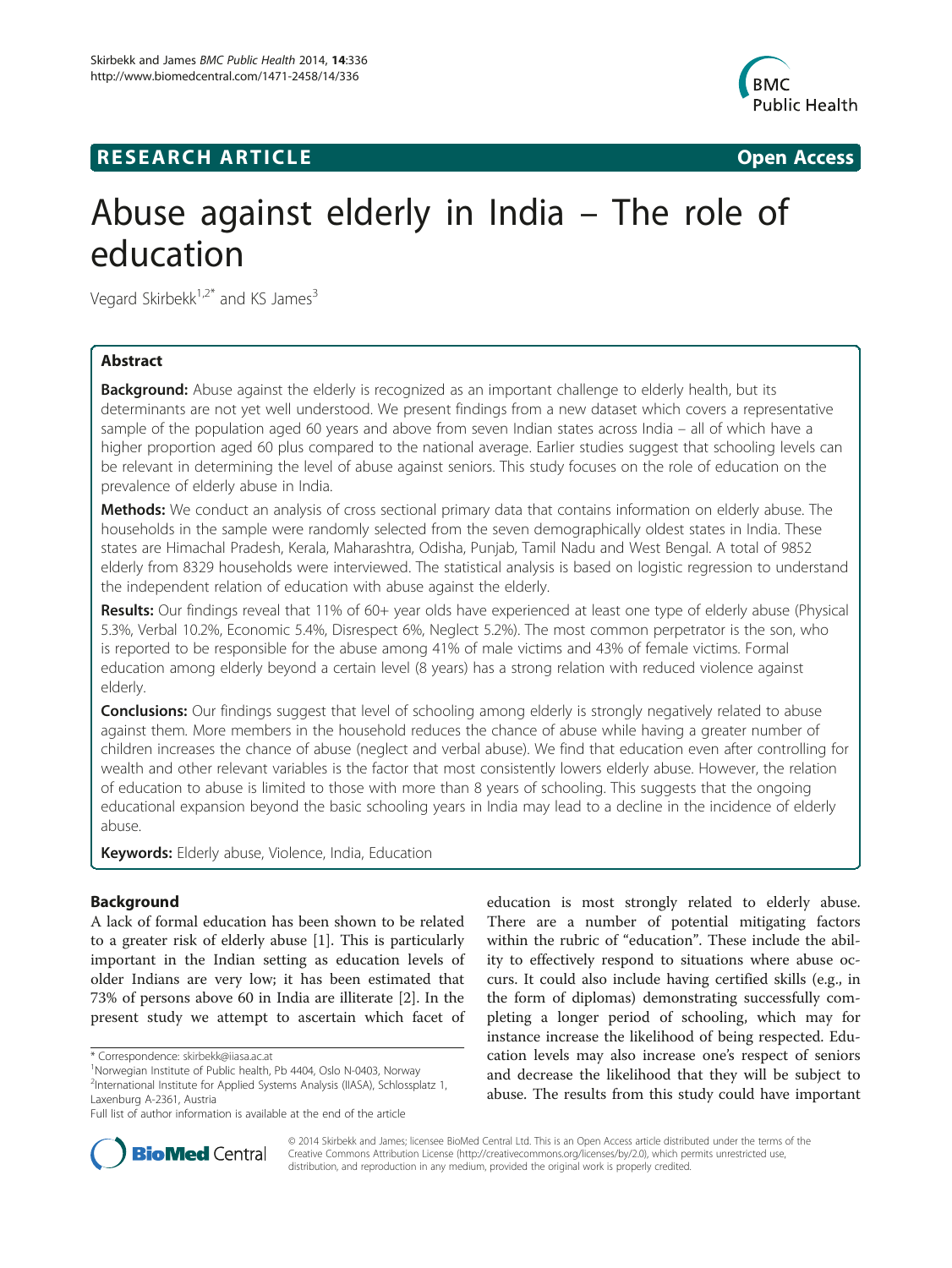implications for policy aimed at reducing the prevalence of abuse. For instance, if cognitive functioning is found to play a more causal role, mental functioning could be augmented through programs meant to raise activity levels at older ages; if extended periods of schooling are found to be more causal, policies mandating a longer compulsory education could be more effective in reducing abuse.

Whether to invest in rising formal schooling levels is an important policy consideration. Unlike factors that are difficult to plan or influence by policies (such as changes in family structures, economic inequality and cultural changes), schooling is mostly determined by governmental choice. In India, schooling policies of the 20th century were more focused on creating a relatively small number of elite schooling institutions while universal, or even majority, school coverage was not achieved. This implies that large shares of the currently older population have little or zero formal schooling, while a minority has relatively long schooling. Also today, schooling levels are relatively low in India compared to other growing economies. Nevertheless, school levels can be an important determinant of elderly welfare decades later, including abuse against elderly.

Abuse against the elderly is recognized as a fundamental challenge to elderly health in India [\[3,4](#page-7-0)]. Nonetheless, a systematic prevalence survey covering states across the whole nation has so far not been produced. In the current study, we define being elderly as being above 60 years. We acknowledge that this represents only one way of defining being "elderly", and that other cut-off ages could have been used [\[5](#page-7-0)]. We present findings from a new dataset [[6\]](#page-7-0) which covers a representative sample of the population aged 60 years and above from seven Indian states across India – all of which have a higher proportion aged 60 years and above compared to the national average. These states are Himachal Pradesh, Kerala, Maharashtra, Odisha, Punjab, Tamil Nadu and West Bengal.

Elderly abuse varies in form and severity. It includes physical, sexual and verbal maltreatment as well as financial exploitation and neglect [[7](#page-7-0)]. Elderly abuse can have several health consequences including an elevated risk of depression, anxiety, self-neglect, physical inactivity and mortality [\[8,9](#page-7-0)].

Significant levels of elderly mistreatment have been identified in nations across Asia [\[10](#page-7-0)-[13\]](#page-7-0). A study from Chennai ( $N = 400$ ) found 14% prevalence of elderly mistreatment, where chronic verbal abuse was the most common followed by financial abuse, physical mistreatment, neglect and injuries from burns [[14](#page-7-0)]. In another Indian study ( $N = 1000$ ), 4% of the elderly respondents reported physical abuse [\[15\]](#page-7-0).

In India, most elderly do not have health insurance and do not receive pensions – about 90% of the Indian elderly lack a formal pension scheme or social security arrangements [[2\]](#page-7-0). Further, one study found that in 2001, 55% of women over 60 years are widows – which makes this demographic group particularly vulnerable since having a male guardian can be important for their safety and status within the Indian social context [[16\]](#page-7-0). Due to poor social security coverage, the elderly tend to depend upon their children for their daily needs and care during old age. As such, elderly living in the household could represent a significant burden in terms of finances and time-use for the families who support them [[3](#page-7-0),[17](#page-7-0)].

Family members have been found to be the most common perpetrators of elderly abuse [[4\]](#page-7-0). India is traditionally a patriarchal society, and sons are expected to take care of the elders within the family. Seventy-five percent of the elderly live with sons and only 3 percent live with daughters [\[18](#page-7-0)]. Given the fact that the elderly tend to live with sons, abuse that takes place within the family is more likely to be carried out by sons and daughter-inlaws.

Provision of care to senior dependents can cause high levels of mental and physical stress, and may for instance raise the risk of depression [\[19](#page-7-0)]. Care provision has also been found to augment the risk of suffering verbal and physical abuse as well as shame and sleep deprivation, particularly for those who take care of the cognitively and physically impaired [\[20\]](#page-7-0). Furthermore, care provision can be associated with heavy financial demands and time requirements from the care-provider [\[21\]](#page-7-0).

## Methods

We use a 2011 national level survey conducted across seven states in India by the United Nations Population Fund (UNFPA): "Building Knowledge Base on Population Ageing in India". The survey gathered information from seven states in India and consisted of elderly households. Being "elderly" in this survey was defined as those aged 60 and above, consistent with the definition of the Government of India in the provision of various services. In total, 8792 households were selected for this survey. Out of these, 8329 (94.7 percent of the households) of the interviews were completed. There were 10604 elderly in the 8329 households. Of these, 9852 elderly were interviewed (a response rate of 92 percent). The states surveyed are Kerala and Tamil Nadu from the south, Maharashtra from the West, Orissa and West Bengal from the east and Punjab and Himachal Pradesh from the north. While all surveyed states are demographically older than the national average, within this sample there are significant variations in per-capita income and demographic development. For example, Punjab and Maharashtra are economically relatively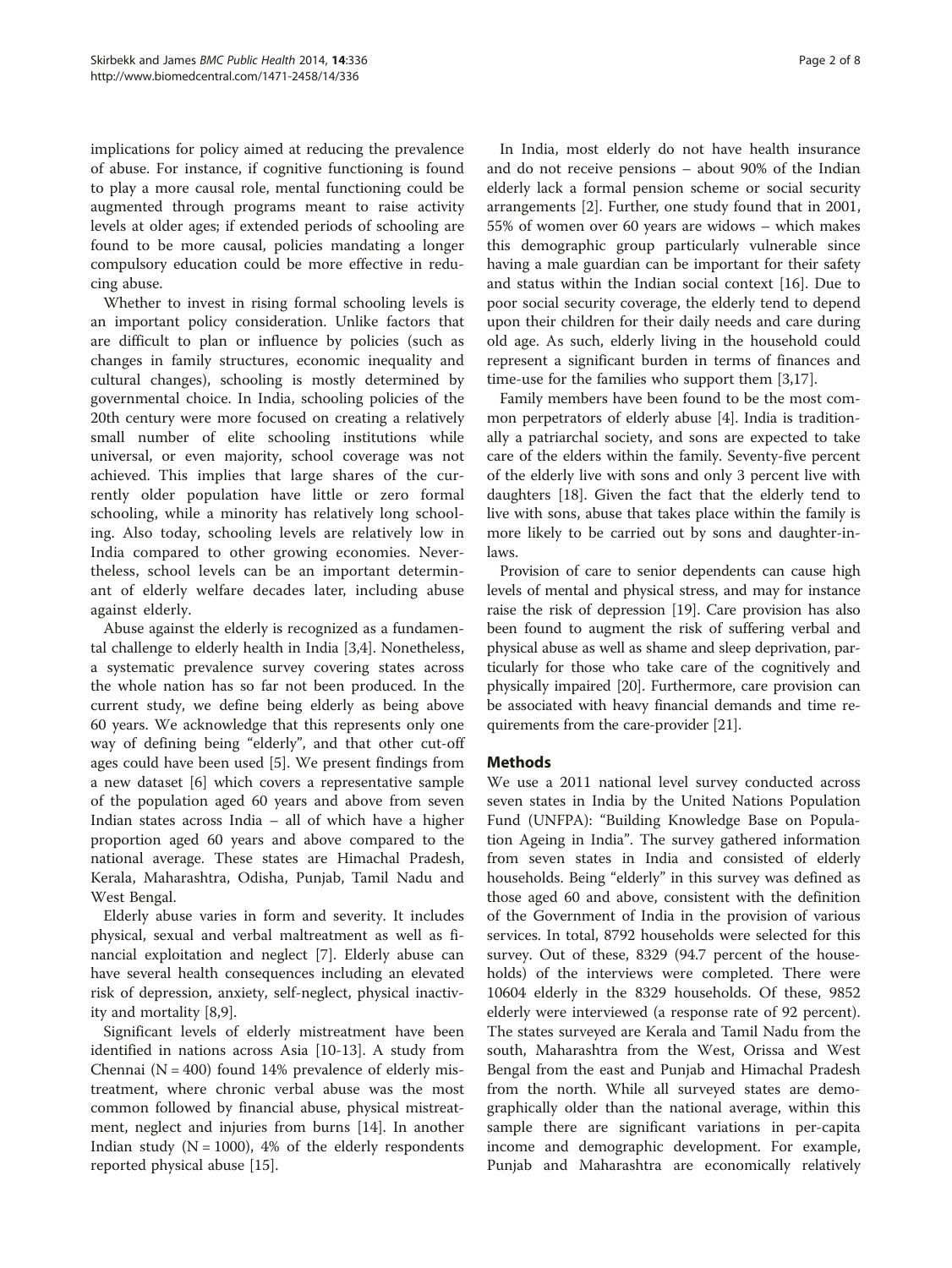advanced, while Orissa is one of the poorest states in the country. Kerala has the highest proportion of elderly but also well-developed demographic indicators, including relatively low fertility. Other states fall in between both in terms of economic and demographic indicators.

We conducted a survey asking elderly household members several questions to understand their situation and potential level of abuse. The survey first determined whether the elderly faced any type of abuse after the age of 60. If they have experienced any violence, it included a questions on whether the abuse was recent (taking place during the preceding month). For those who had experienced abuse, the survey asked more specific questions regarding five types of maltreatment including physical, verbal, economic, disrespect and neglect as well as the source of such violence. Finally, any type of physical or emotional abuse experienced by the elderly in the preceding month is also noted. The working definition of these types of abuse is based on the WHO definition. These details were provided to the investigators in a manual which explained the questionnaire and provided specific survey-related training. We analyzed the information derived from the surveys to build a comprehensive understanding of elderly abuse in India.

The survey took particular care to facilitate a high quality of responses. All investigators were instructed to ensure that questions regarding abuse were not asked when other family members were present. Based on a review by the Internal Ethics Committee at the Institute for Social and Economic Change, the survey employed in this experiment was not found to collect any biomarkers or other sensitive information that could be used to the detriment of the participants. In consideration of the information being collected through the questionnaire, the Institute for Social and Economic Change waived the need for ethics approval for the study. We ensured the anonymity of all participants and all data gathered was kept strictly confidential, consistent with the stipulations as enumerated in the Helsinki Declaration. Informed consent was obtained from all individuals prior to participation in the experiment. If the elderly respondent was unable to respond due to incapacitation or ill health, the interview was conducted through a proxy respondent. In the case of proxy interviews (where family members were asked about the situation of the respondent - this was the case for 73 cases), information on abuse was not gathered. Following these limitations, the number of respondents who answered questions on abuse was 9779 individuals.

Since one of the objectives of the study is to understand the relationship between educational level and prevalence of abuse, we classified the educational level of elderly into four groups. The overall educational level among elderly is very poor. The highest grade has been classified as eight years of schooling and above. In our sample, 13 percent of women and 36 percent of men have eight or more years of schooling. 35 percent of the men and 66 percent of the women are illiterate. Literacy level is determined based on whether an elderly with less than 6 years of schooling is able to read out words printed in a card.

The study has shortcomings, including that abuse could be underreported due to cultural reasons. Further, certain indicators, like children's characteristics, were not included in the model. The children's education was difficult to assess. When there are several children, one would need to decide whose education level should be considered in the analysis (as we do not know which child the perpetrator of abuse was in the case of multiple sons or daughters). Second, when no children were staying with the elderly, information on children was not collected and therefore we do not have this information in many cases.

The statistical analysis is based on logistic regression to understand the independent association of education with abuse against the elderly. Several other factors that are likely to be associated with abuse are also included in the model such as marital status, caste, formal education, cognitive function, wealth, employment status, place of residence, household size, living children and property/asset ownership. The classification of caste is based on Scheduled Caste and Scheduled Tribe (SC/ST), Other Backward Classes and Other Caste Groups. The SC/ST are socially and economically among the most least developed groups in India followed by OBC (Other Backward Classes). The caste group denoted as "others" refer to those at the higher end of the caste ladder. As the reliability of income data obtained from surveys are of suspect in India, we have computed an asset ownership index by combining several assets and amenities within the household.

## Results

About 11 percent of the elderly have experienced some form of abuse after turning age 60, see Table [1.](#page-3-0) Women experience a higher prevalence of most forms of abuse than men, except for physical violence. Around 4 percent have experienced physical abuse. Among other forms of abuse, verbal abuse appears to be the most serious problem with around 10 percent of the elderly experiencing it. It is possible that verbal abuse could be a major pathway by which forceful transactions of property, money, etc. are achieved within the family. The experience of other forms of abuse like economic, disrespect and neglect amounts to around 5 percent. Furthermore, the majority of those who commit the abuse come from within the family.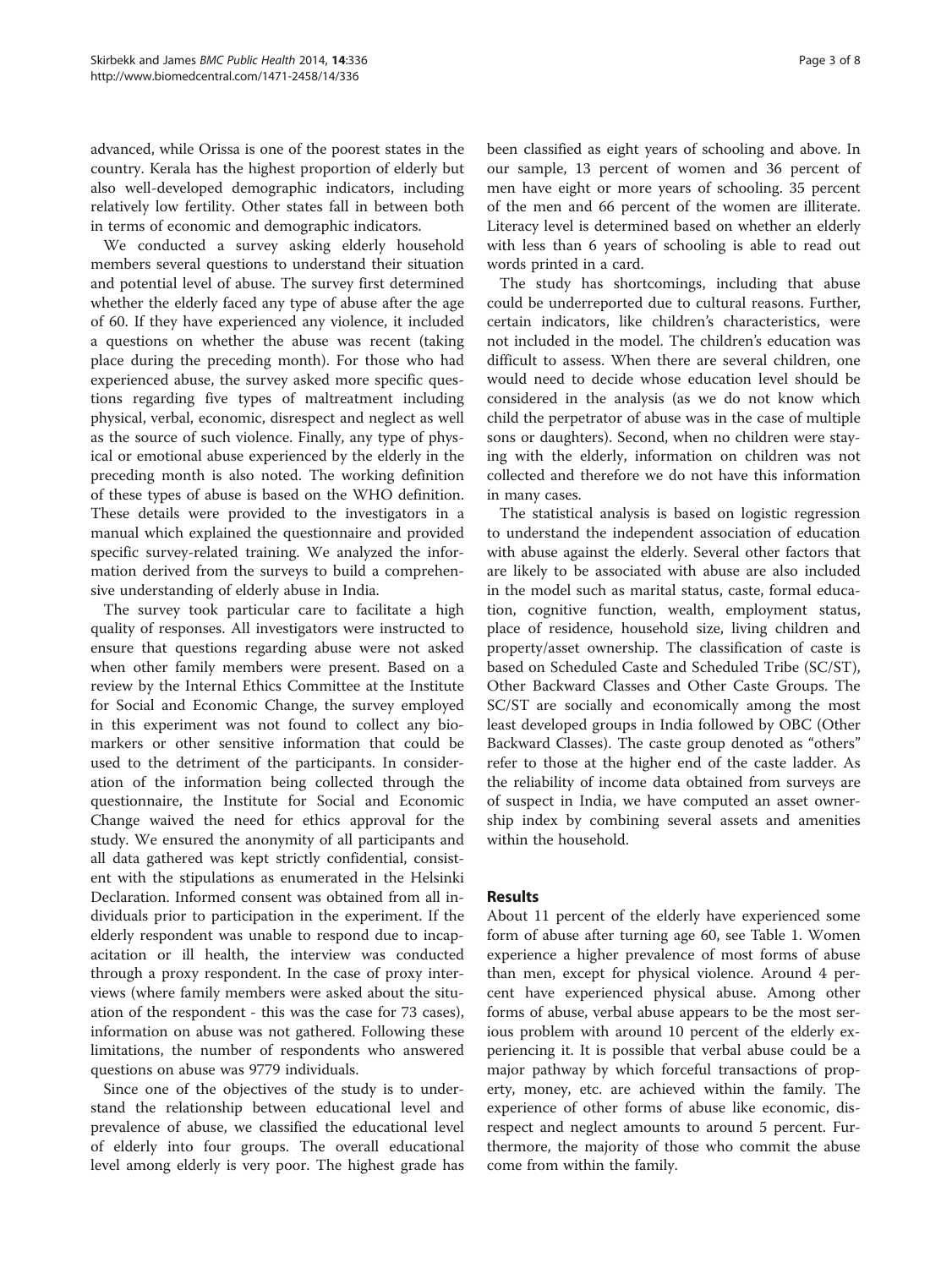<span id="page-3-0"></span>Table 1 Percentage experiencing different form of abuse after turning 60 years of age, India, 2011

| Type of abuse                  | Men   | Women | Percent of victims abused<br>by family members |  |  |  |
|--------------------------------|-------|-------|------------------------------------------------|--|--|--|
| Physical                       | 4.6   | 4.0   | 66.7                                           |  |  |  |
| Verbal                         | 9.7   | 10.7  | 68.0                                           |  |  |  |
| Fconomic                       | 5.1   | 5.7   | 68.3                                           |  |  |  |
| Disrespect                     | 5.3   | 6.6   | 55.9                                           |  |  |  |
| Neglect                        | 4.2   | 6.0   | 65.2                                           |  |  |  |
| Ever experience of abuse       | 11.0  | 11.7  |                                                |  |  |  |
| Current experience<br>of abuse | 5.2   | 6.2   | <b>NA</b>                                      |  |  |  |
| No. of elderly                 | 4,635 | 5,144 |                                                |  |  |  |

Note: NA = Not applicable.

Our findings suggest that nearly 6 percent of the respondents are currently experiencing abuse (in the one month preceding the survey), where women are one percent more likely than men to experience abuse. The current experience of physical violence is around 3 percent. While there is around a 5 percentage difference between past and current experience of any abuse, the differences are narrower in the case of physical violence with only a single percentage difference. This indicates that those subjected to physical violence experience it on a more regular basis.

Education seems to have a protective relationship to violence perpetuated toward the elderly. In India, the average educational level among the elderly is very low, where more than half of the respondents did not attend schooling. However, this study found that just having a few years of education was associated with lower abuse prevalence (Table 2). The experience of abuse is systematically reduced with increases in educational level. The lowest abuse levels are found for those with at least 8 years of education. Thus, education seems to be a protective factor decreasing levels of abuse experienced by older individuals.

We also considered several other potential determinants of abuse against elderly. This includes a measure

of cognitive ability (immediate recall) as a possible indicator which could be related to abuse. Unlike formal education, cognitive ability was not found to be very important for current abuse but has a significant relationship with the experience of past abuse.

Table [3](#page-4-0) presents the percentage experiencing abuse by levels of schooling and other major socio-economic characteristics. Caste shows an interesting pattern as both the lowest castes (Scheduled Castes and Scheduled tribes) as well as the Others have a high incidence of abuse, while the caste that comes in middle in terms of socio-economic standing, Other Backward Classes, has the lowest incidence of abuse. This is true in all educational categories. Education appears to have a significant impact on reducing violence irrespective of caste groups.

Several studies have indicated that property ownership can affect the likelihood of being a victim of abuse [[22,23\]](#page-7-0). The motivation for such abuse, particularly within the family, would be to ensure property transfer to the members perpetuating abuse. Throughout India, different forms of arrangements exist for the transfer of property from elderly to children. Although the inheritance law generally mandates equal distribution of property (land and house) among both sons and daughters, in practice, sons inherit the major part. The data suggest that the share of elderly experiencing abuse is similar among those with and without landholding. However, the level of education appears to make significant difference, both among elderly with and without landholdings.

We have also included a wealth index using asset holdings as well as amenities within the household. The wealth index has a close connection with property holding. The methodology used to compute wealth index is similar to the one developed by Demographic Health Surveys [[24](#page-7-0)]. The sample was divided into five quintiles, where the lowest represents the poorest wealth quintile. But it was further collapsed into three groups here for ensuring adequate sample size in each cell. The experience of abuse is significantly higher among poor sections of the population and as wealth increases, the incidence of abuse is significantly mitigated. While around 15

Table 2 Percentage of elderly experiencing abuse after turning 60 years of age by type of abuse and level of educational, India, 2011

| Experience<br>of abuse | Years of education of elderly |           |           |          |              |               |
|------------------------|-------------------------------|-----------|-----------|----------|--------------|---------------|
|                        | <b>Illiterate</b>             | 1-4 years | 5-7 years | 8+ years | <b>Total</b> | test*         |
| Physical               | 5.3                           | 5.6       | 3.0       | 1.9      | 4.3          | 63.8 (0.000)  |
| Verbal                 | 12.6                          | 11.2      | 9.2       | 4.8      | 10.2         | 115.7 (0.000) |
| Economic               | 7.1                           | 5.8       | 4.3       | 2.0      | 5.4          | 89.4 (0.000)  |
| Disrespect             | 7.5                           | 7.3       | 4.8       | 2.5      | 6.0          | 77.9 (0.000)  |
| Neglect                | 6.9                           | 6.0       | 3.5       | 1.7      | 5.2          | 91.9 (0.000)  |
| No. of elderly         | 4,501                         | ,252      | 1,313     | 2,660    | 9,726        |               |

Note: \*the figures in the bracket are the p values.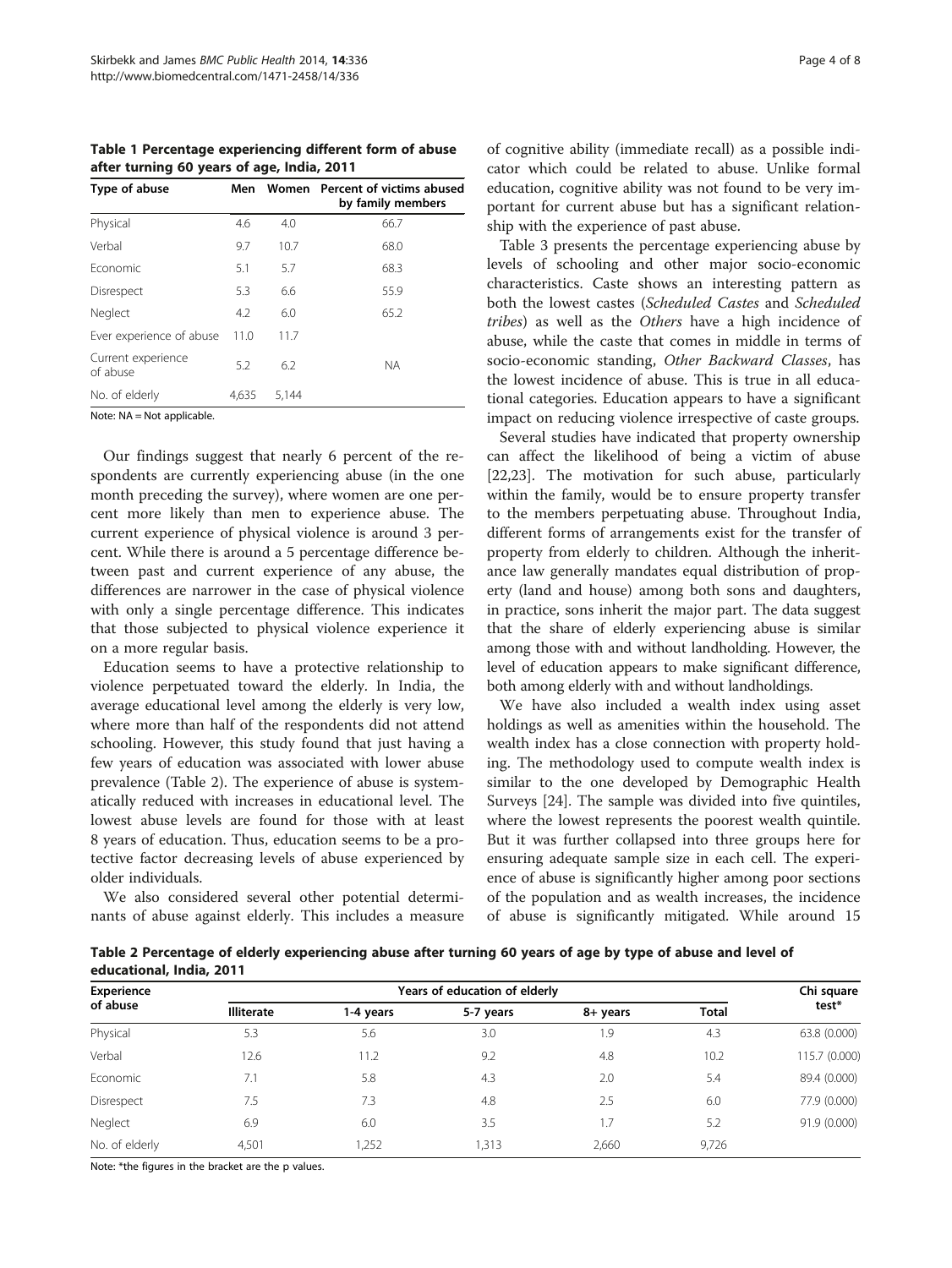<span id="page-4-0"></span>Table 3 Percent of elderly experiencing abuse by levels of schooling and selected background characteristics, India, 2011

| <b>Characteristics</b>                        | Levels of schooling among elderly | <b>Total</b> |      |      |
|-----------------------------------------------|-----------------------------------|--------------|------|------|
| of elderly                                    | <b>Illiterate</b>                 | $1 - 7$      | $8+$ |      |
| Caste                                         |                                   |              |      |      |
| SC                                            | 13.4                              | 13.2         | 3.5  | 12.1 |
| <b>ST</b>                                     | 13.4                              | 17.6         | 10.2 | 13.9 |
| OBC                                           | 9.8                               | 8.6          | 3.3  | 8.0  |
| Others                                        | 17.9                              | 14.6         | 7.2  | 13.9 |
| Ownership of land                             |                                   |              |      |      |
| No                                            | 14.5                              | 12.0         | 4.7  | 11.9 |
| Yes                                           | 12.1                              | 11.6         | 6.6  | 10.6 |
| <b>Wealth index</b>                           |                                   |              |      |      |
| Lowest + second (40%)                         | 15.5                              | 16.7         | 9.8  | 15.3 |
| Middle (20%)                                  | 10.8                              | 8.8          | 4.6  | 8.7  |
| Fourth + highest (40%)                        | 11.4                              | 7.5          | 4.6  | 7.6  |
| Cognitive ability (Immediate recall of words) |                                   |              |      |      |
| $0 - 5$                                       | 14.0                              | 12.7         | 4.2  | 11.9 |
| $6 - 10$                                      | 11.8                              | 10.7         | 7.4  | 9.5  |
| Total                                         | 13.8                              | 11.8         | 5.5  | 11.4 |

percent of the elderly in the lowest 40 percent wealth quintiles experienced abuse, it is only 8 percent in the case of highest 40 percent wealth quintile group. Education appears to reduce the experience of violence in all the wealth quintile groups but the magnitude is slightly less among lower wealth quintiles.

The survey also measured the cognitive ability of the elderly in terms of immediate recall of 10 words. The experience of violence among elderly with lower cognitive ability is around 2 percent higher. The exception was only for the highest educational category where the experience of violence is marginally higher among those with higher cognitive abilities.

## **Discussion**

We conducted an analysis to understand the relationship of education with other types of abuse after controlling for other relevant characteristics, using a logistic model. The dependent variable is experience of any type of abuse after turning 60 years old. The analyses were done for every type of abuse but only the results for experience of any types of abuse is presented (see Table [4](#page-5-0)).

The result shows that with respect to schooling, only those having at least eight years or more education have a significantly lower likelihood of experiencing of abuse. Hence, it is not by merely having some education but by possessing a critical minimum level that elderly are able to reduce or avoid abuse. Education has a significant negative relation to all types of abuse. This implies that

the inevitable rise in education, following the greater educational attainment of later born cohorts, could lead to a decrease in the prevalence of elderly abuse in India. Results of the regression analysis are consistent with those indicated by the bi-variate relations.

There are no significant age or sex differences in violence against the elderly. However, those currently married have less experience of abuse relative to widows and others (including never married, separated and divorced). This clearly shows that elderly who are alone or without spousal support are more vulnerable to abuse. Unlike in the case of bi-variate analysis, the regression result shows experience of violence higher among forward caste (other caste group) compared to lower caste after controlling for other factors. This is surprising given the fact that there are close linkages between caste and class and therefore the result shows indications of high instance of violence among richer sections.

The square of wealth index score is used to measure economic status of the household. But it did not show a significant relationship with elderly abuse. Wealth index, however, measures only the household economic status and not that of elderly. The land holding among elderly, however, indicates lower chances of abuse. Possessing either a given level of education or economic capital in terms of property has the effect of reducing violence against elderly in India. Less violence experienced by urban residents compared to their rural counterparts may also be partly due to the higher social and economic development in their regions. Similar findings can also be observed considering the relationship between work status of elderly and experience of violence. Work among the elderly in India is often associated with poverty and as such those who are working also experience a higher incidence of violence.

Two other important demographic variables considered for the analysis are household size and number of children. We found that both these indicators are important but provide conflicting results. While the number of household members reduces the prevalence of abuse, we found the opposite impact on the number of children. As the number of children in the household increases, so does the risk of abuse. Perhaps different mechanisms are operating for these indicators to lead in opposite directions. One potential explanation could be that a higher number of household members will reduce abuse as peer pressure precludes individuals of abusive behavior when many are present. On the other hand, when there are more children, the possibility of disputes related to for instance sharing property can increase and could subsequently lead to greater abuse against the elderly (even when children are not residing within the household). Moreover, the number of children born for the elderly has a direct linkage with the educational level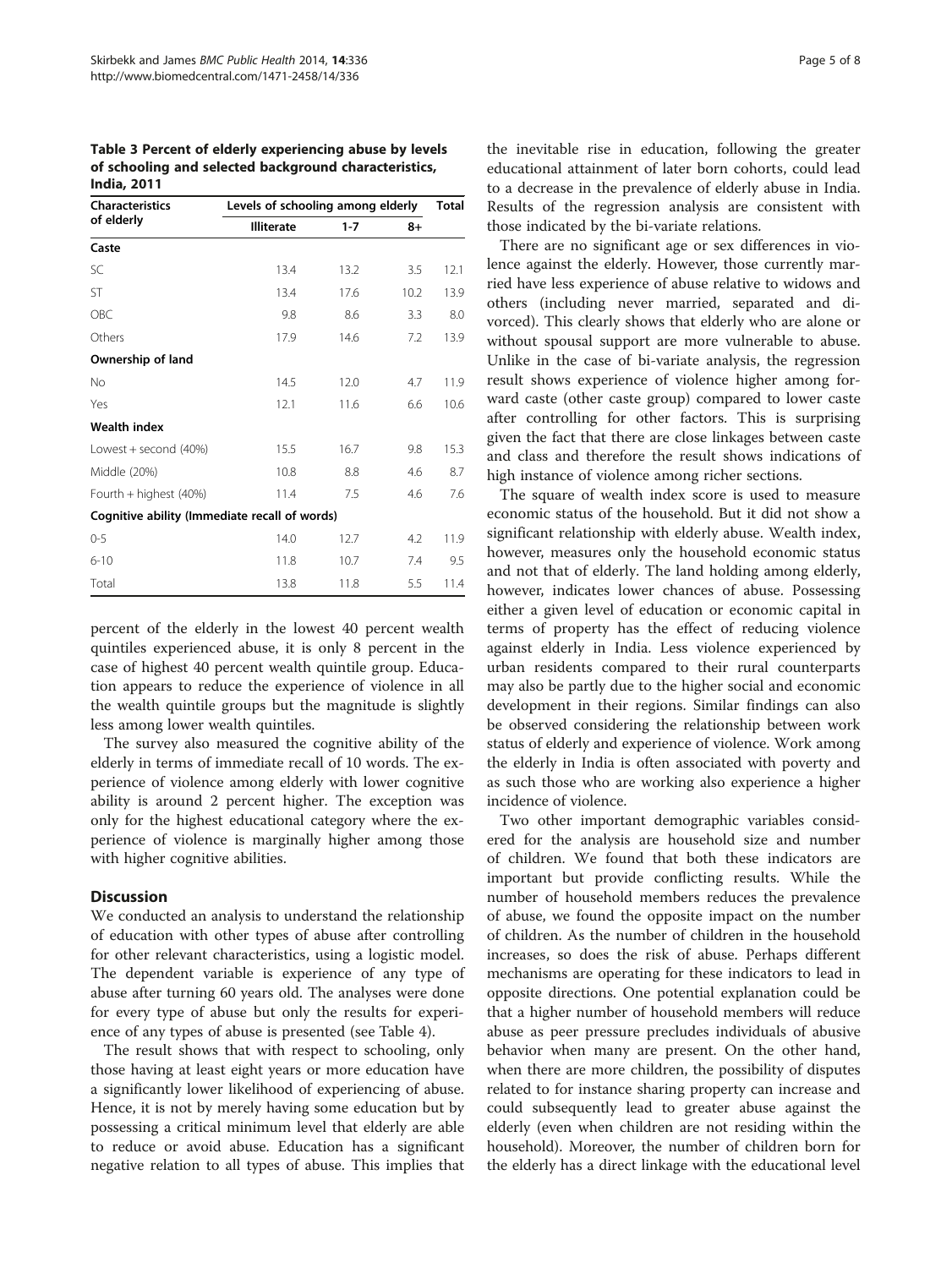| Characteristics of elderly/elderly households          | Odds ratio | <b>SE</b> | P-value |
|--------------------------------------------------------|------------|-----------|---------|
| Constant                                               | $0.197*$   | 0.265     | 0.000   |
| Age group (Ref: 60-69)                                 |            |           |         |
| $70+$                                                  | 1.137      | 0.082     | 0.117   |
| Sex (Ref: Male)                                        |            |           |         |
| Female                                                 | 1.007      | 0.112     | 0.952   |
| Marital status (Ref: Currently married)                |            |           |         |
| Widowed                                                | $1.281*$   | 0.093     | 0.008   |
| Others                                                 | $3.135*$   | 0.248     | 0.000   |
| Caste/tribe (Ref: Forward caste)                       |            |           |         |
| SC/ST                                                  | $0.787*$   | 0.094     | 0.011   |
| Other backward caste                                   | $0.739*$   | 0.098     | 0.002   |
| <b>Education (Ref: Illiterate)</b>                     |            |           |         |
| $1-4$ yrs                                              | 1.031      | 0.112     | 0.786   |
| $5-7$ yrs                                              | 0.863      | 0.120     | 0.219   |
| $8 + yrs$                                              | $0.480*$   | 0.126     | 0.000   |
| Employment (Ref: Never worked)                         |            |           |         |
| Worked earlier                                         | 1.298      | 0.115     | 0.023   |
| Currently working                                      | $1.634*$   | 0.126     | 0.000   |
| Wealth index square                                    | 1.064      | 0.036     | 0.088   |
| Ownership of land (Ref: No land)                       |            |           |         |
| Yes                                                    | $0.709*$   | 0.090     | 0.000   |
| Place of residence (Ref: Rural)                        |            |           |         |
| Urban                                                  | $0.692*$   | 0.083     | 0.000   |
| No. of members in HH (Ref: One member)                 |            |           |         |
| 2 member                                               | $0.616*$   | 0.180     | 0.007   |
| 3+ member                                              | $0.431*$   | 0.160     | 0.000   |
| No. of children alive (Ref Less than or equal to 2)    |            |           |         |
| $3 - 4$                                                | $1.413*$   | 0.090     | 0.000   |
| $5+$                                                   | 1.584*     | 0.102     | 0.000   |
| Cognitive score (Ref: Less than or equal to two words) |            |           |         |
| Medium (3/5 words)                                     | 0.985      | 0.108     | 0.886   |
| High (6/10 words)                                      | 0.998      | 0.138     | 0.988   |
| States (Ref: Himachal Pradesh)                         |            |           |         |
| Punjab                                                 | $0.709*$   | 0.090     | 0.000   |
| West Bengal                                            | 0.933      | 0.137     | 0.615   |
| Odisha                                                 | $0.655*$   | 0.150     | 0.005   |
| Maharashtra                                            | 0.743      | 0.149     | 0.045   |
| Kerala                                                 | $4.126*$   | 0.121     | 0.000   |
| Tamil Nadu                                             | $0.348*$   | 0.194     | 0.000   |
| Log Likelihood square                                  |            | 5167.61   |         |

## <span id="page-5-0"></span>Table 4 Results of logistic regression analysis of elderly who experience any abuse or violence after turning age 60 years, India, 2011

Note: \*Significant at less than the 0.01 level.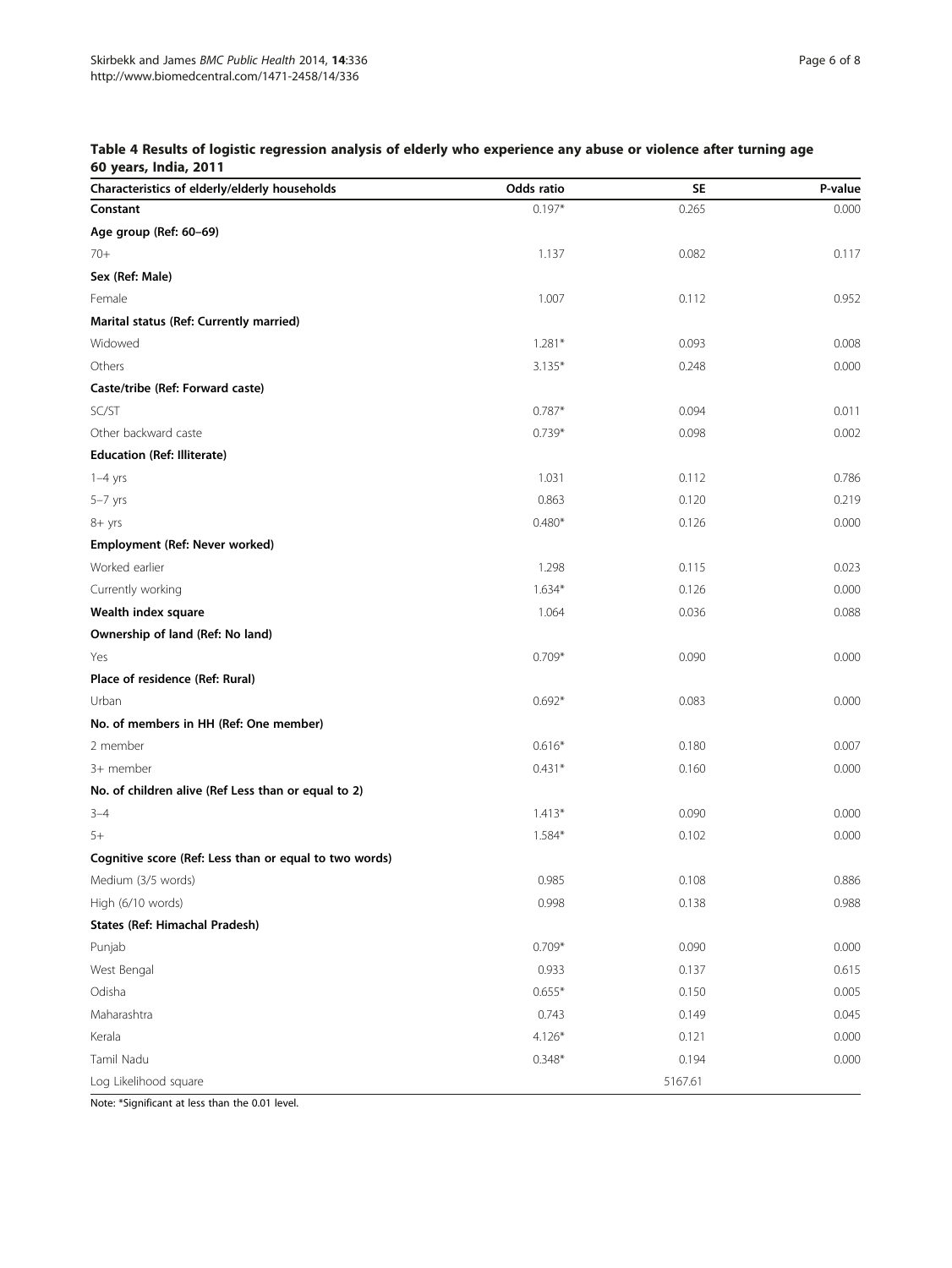among them. Therefore, this implies that the ongoing rapid demographic changes along with educational improvement have the potential of reducing the incidence of abuse among elderly in the future.

Higher cognitive abilities do not have a significant impact on the risk of being subject to abuse, in spite of the fact that cognitively more fit individuals are generally healthier, earn more and live more social lives [[5\]](#page-7-0). It may be because cognitive abilities could have opposing effects. On the one hand, cognitively adept individuals are better able to understand, remember and express cases of abuse – thereby reporting a greater number of the cases of elderly abuse, while higher cognition can also be related to avoiding abuse – and the net relationship could be insignificant.

Most abuse against the elderly takes place within the home. Table 5 presents information on individuals within and outside the family who have inflicted abuse on the elderly. We observed that sons and daughters-inlaw are the offenders in over 60 percent of elderly abuse cases in India. Around a quarter of abuse instances are inflicted by others, including servants and outsiders. Daughters and grandchildren contribute to only a small proportion of total abuse.

## Conclusions

Respect for those old and frail and protection of the weak are two ideals that many societies often pride themselves on. However, evidence suggest that abusive treatment of elderly is relatively common across different societies and cultures [[16,25,26\]](#page-7-0). Being subject to abuse by caregivers can be a humiliating and despairing situation for the victims. Elderly abuse violates social norms of respecting elders and maintaining the family – and is therefore a topic that is subject to many taboos.

Inevitable population ageing implies that it is important to find ways to increase the well-being of the older population. In 2010, more than 7.6% of its population was aged 60 and above, and population projections suggest that India will have the world's largest population of 60 plus by 2075, according to the UN medium fertility projection scenario [[27\]](#page-7-0). India is estimated to already be older than several European countries if certain functional measures of health (related to cognitive functioning and education), as opposed to age, are used [[5\]](#page-7-0).

We find that 11% of 60+ year olds are subject to elderly abuse, which would equal a number of about 10 million victims in India (in 2010) in this age group for India as a whole, assuming that the findings from the seven states are nationally representative. The actual number of victims is likely to be greater as underreporting could be substantial since many elderly do not report abuse due to the stigma, feelings of shame, obligation to protect family name, fear of vengeful acts from perpetrators, or since many seniors have cognitive and physical impairments and may not be able to express any experiences of abuse [[28-31\]](#page-7-0). Greater education may potentially affect the level of openness on abuse among the elderly. For instance, a greater educational level may increase one's independence and one's willingness to share information on such sensitive topics, including abuse. On the other hand, more education may also potentially be related to a greater importance of maintaining a family facade – and could potentially be related to a decreased willingness to share such information.

However, several aspects of ongoing societal change are associated with lower abuse level. A key finding is that even after controlling for wealth and other important factors, education is a factor that consistently lowers elderly abuse. However, the impact of education is limited to those with more than 8 years of schooling. This suggests that the ongoing educational expansion in India may lead to a decline in the incidence of elderly abuse.

While there is less certainty to which economic development and economic growth will spread to all members of society, there is less uncertainty about educational levels. There will be an inevitable rise in school levels along cohort lines. However, future developments depend greatly on schooling policies and choices. We did not find that having greater cognitive performance was associated

| Person<br>abusing | Men                      |        |              | Women                    |        |              |  |
|-------------------|--------------------------|--------|--------------|--------------------------|--------|--------------|--|
|                   | <b>Currently married</b> | Others | <b>Total</b> | <b>Currently married</b> | Others | <b>Total</b> |  |
| Spouse            | 3.5                      | 0.0    | 3.0          | 3.7                      | 0.0    | 1.2          |  |
| Son               | 42.0                     | 34.4   | 40.9         | 47.2                     | 41.1   | 43.0         |  |
| Daughter          | 1.2                      | 0.0    | 1.0          | 2.2                      | 5.0    | 4.1          |  |
| Son-in-law        | 0.0                      | 0.0    | 0.0          | 1.2                      | 3.2    | 2.6          |  |
| Daughter-in-law   | 13.7                     | 23.9   | 15.2         | 23.8                     | 16.9   | 19.0         |  |
| Grand children    | 1.0                      | 0.8    | 1.0          | 2.4                      | 5.0    | 4.2          |  |
| Other             | 38.6                     | 41.0   | 38.9         | 19.6                     | 28.9   | 26.0         |  |
| No. of elderly    | 175                      | 34     | 209          | 86                       | 198    | 284          |  |

Table 5 Percentage of elderly experiencing abuse by person abusing and marital status of the elderly, India, 2011